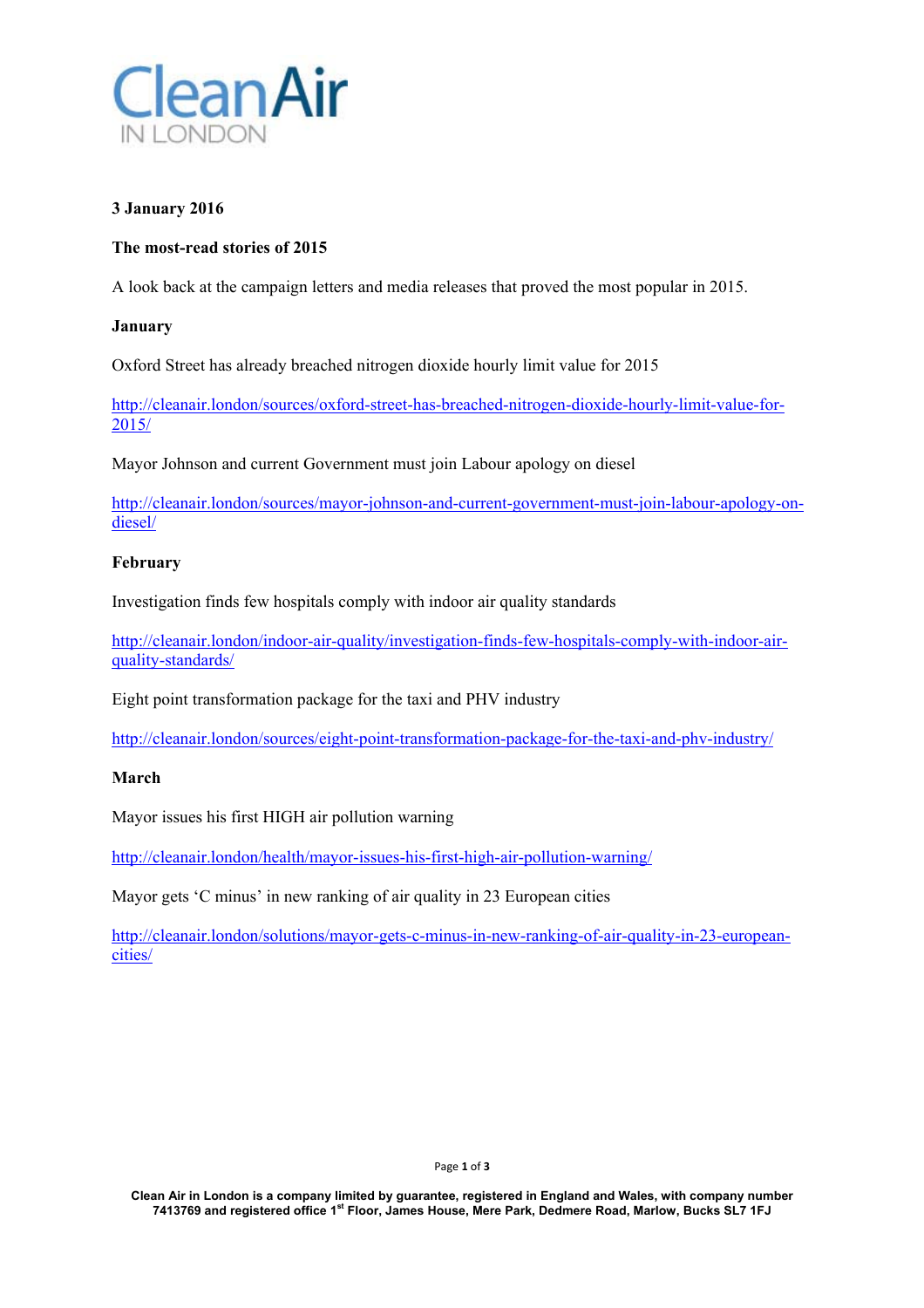

# **April**

ASA says TfL made misleading claim in ULEZ advertisement

http://cleanair.london/legal/asa-says-tfl-made-misleading-claim-in-ulez-advertisement/

Major victory for ClientEarth enforcing nitrogen dioxide laws

http://cleanair.london/legal/major-victory-for-clientearth-enforcing-nitrogen-dioxide-laws/

## **May**

Airport expansion at Heathrow or Gatwick would breach air pollution laws

http://cleanair.london/legal/airport-expansion-at-heathrow-or-gatwick-would-breach-air-pollutionlaws/

## **June**

Emissions-based charging by 2018 and paid to walk or cycle by 2020

http://cleanair.london/sources/emissions-based-road-charging-by-2018-and-paid-to-walk-or-cycle-by-2020/

Statement in relation to inquest into deaths of three SAS selection soldiers

http://cleanair.london/health/clean-air-in-london-statement-in-relation-to-inquest-into-deaths-of-threesas-soldiers/

## **July**

Official | Air pollution killed up to 9,400 Londoners in 2010

http://cleanair.london/health/official-air-pollution-killed-9400-londoners-in-2010/

Camfil air filters reduced air pollution by up to 93% during worst smog episode

http://cleanair.london/indoor-air-quality/camfil-air-filters-reduced-air-pollution-by-up-to-93-duringworst-smog-episode/

### **August**

Birkett Index and other mobile apps

http://cleanair.london/apps/

Page **2** of **3** 

**Clean Air in London is a company limited by guarantee, registered in England and Wales, with company number 7413769 and registered office 1st Floor, James House, Mere Park, Dedmere Road, Marlow, Bucks SL7 1FJ**